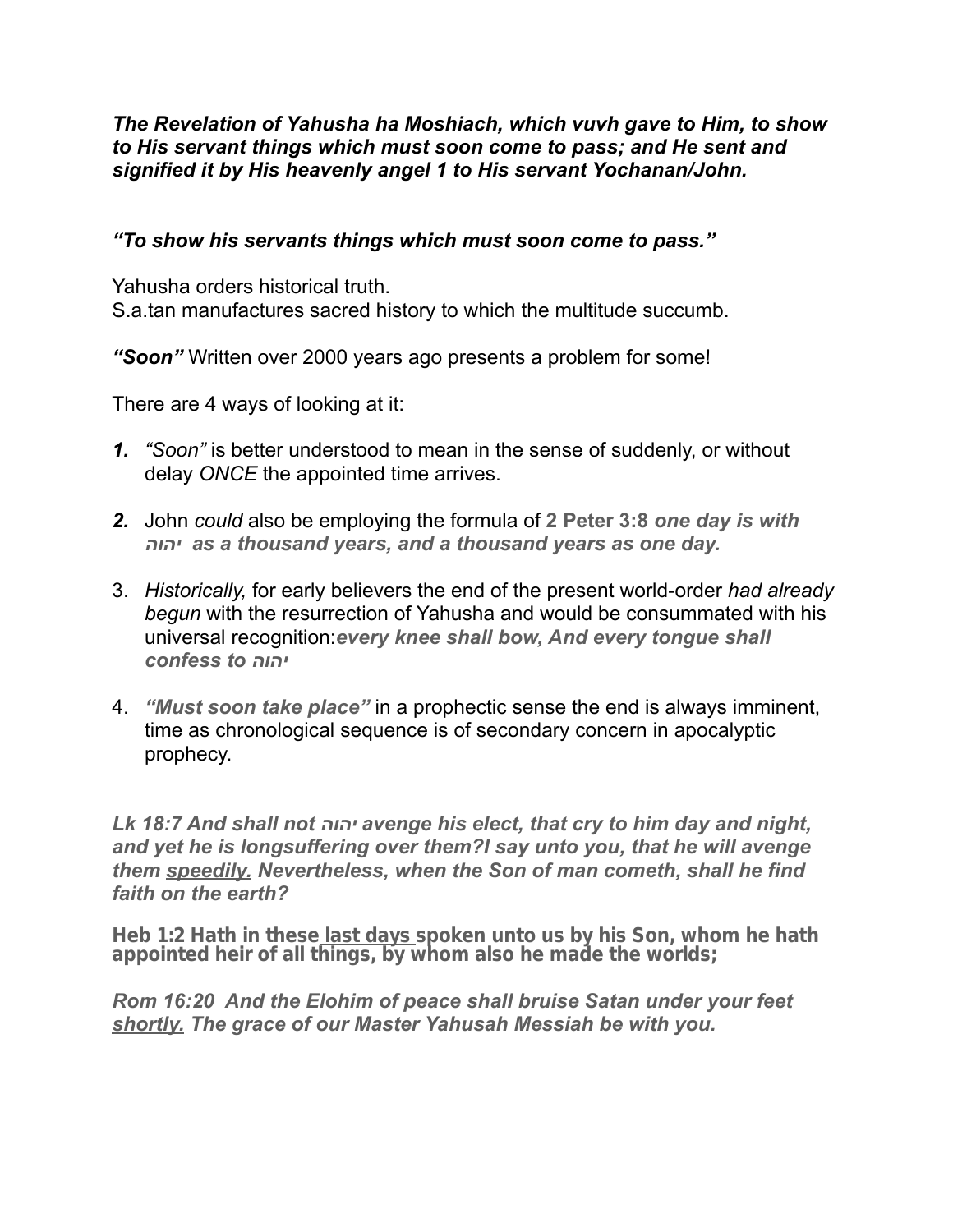*Amos 3:7 Surely יהוה will do nothing, except he reveal his secret unto his servants the prophets.* 

*Gen 49:1 And Jacob called unto his sons, and said, Gather yourselves together, that I may tell you that which shall befall you in the last days.* 

Gathering in the household of faith together in the last days.

- 1. יהוה the Father to Yahusha the Son
- 2. Yahusha to his angel
- 3. The angel to John
- 4. John to his servants.

*2 Who bore witness of the Word of vuvh, and of the testimony of Yahausha ha Moshiach, and of all things that he saw. 3 Blessed is he that reads, and they that hear the words of this prophecy, and guard those things that are written in it: for the time is at hand.* 

V. 3 qualifies the unveiling as more a prophecy than an apocalyptic.

### *4 Yochanan to the seven Yisraelite congregations, which are in Asia:*

### *2 Grace and peace be to you, and shalom, from Him who is, and who was, and who is to come; and from the seven spirits which are before His throne;*

Grace and peace proceed from a threefold source that renders authority and judgment from the Mountain *Exo 3:14 hâyâh-***ă***sher-hâyâh - hâyâh* 

The song of the doves at Dodona: *"Zeus who was, Zeus who is, and Zeus who will be!* 

# *5 And from Yahushsa ha Moshiach, who is the Faithful Witness, and the firstborn from the dead, and the prince of the kings of the earth.*

V. 5 formula is found in: *Ps. 89:27 I also will make him my first-born, The highest of the kings of the earth.* 

# *Unto Him that loved us, and washed us from our sins in His own blood,*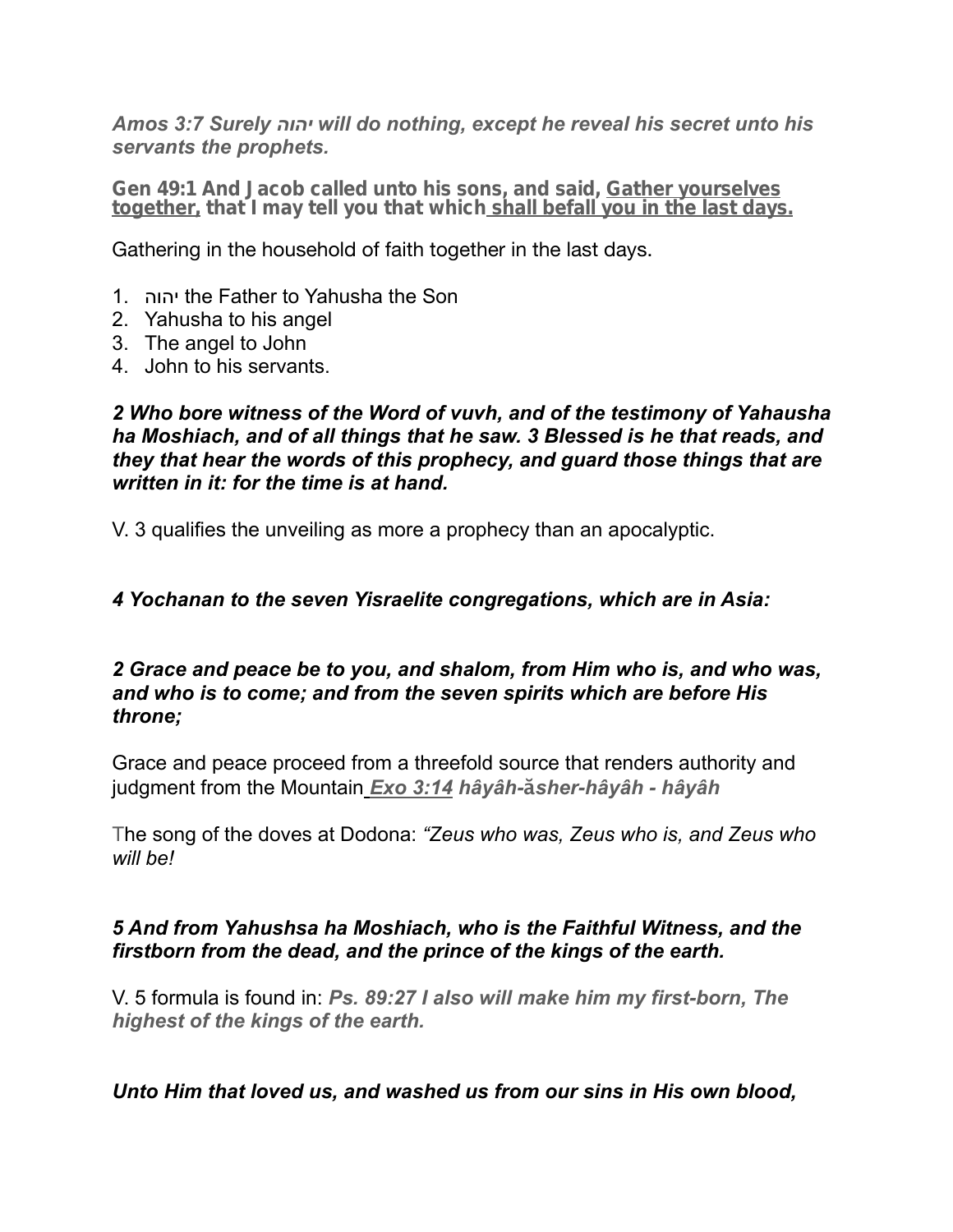# *6 And has made us a kings and priests/kingdom and Priests to His elohim and Father; to Him be glory and dominion forever and ever Amein.*

# **KJV-kings, NASB kingdom?**

Masculine and Singular (King) OR **Feminine and Singular (Kingdom)?** 

The Greek word for "KING" ( *basileus* βασιλεὺς ) is MASCULINE in gender. Singular.

Rev 1:6 KINGDOM - *basileian* Feminine in gender. Singular.

 *"Repent, for the KINGDOM ( basileia βασιλεία ) of heaven is at hand!" (Matt 3:2)* 

Here, the Greek word KINGDOM ( basileia βασιλεία ) is: FEMININE in gender and SINGULAR.

*"And Yahusha went about all Galilee, teaching in their synagogues, preaching the gospel of the KINGDOM ( basileias βασιλείας ), and healing all kinds of sickness and all kinds of disease among the people." (Matt 4:23)* 

Here, the Greek word "of { the } KINGDOM" ( basileias βασιλείας ) is: FEMININE in gender and SINGULAR.

*"Whoever therefore breaks one of the least of these commandments, and teaches men so, shall be called least in the KINGDOM ( basileia βασιλεί***ᾳ** *) of heaven; but whoever does and teaches them, he shall be called great in the KINGDOM ( basileia βασιλεί***ᾳ** *) of heaven." (Matt 5:19)*  Here, the Greek word KINGDOM ( basileia βασιλεία ) is: FEMININE in gender and SINGULAR.

Finally, there is no CONJUNCTION word for "AND" ( kai καὶ ) in the Greek text of Rev 1:6, which allows the translation to say: kings AND priests.

There is yet another verse in Revelation, which has the very same problem: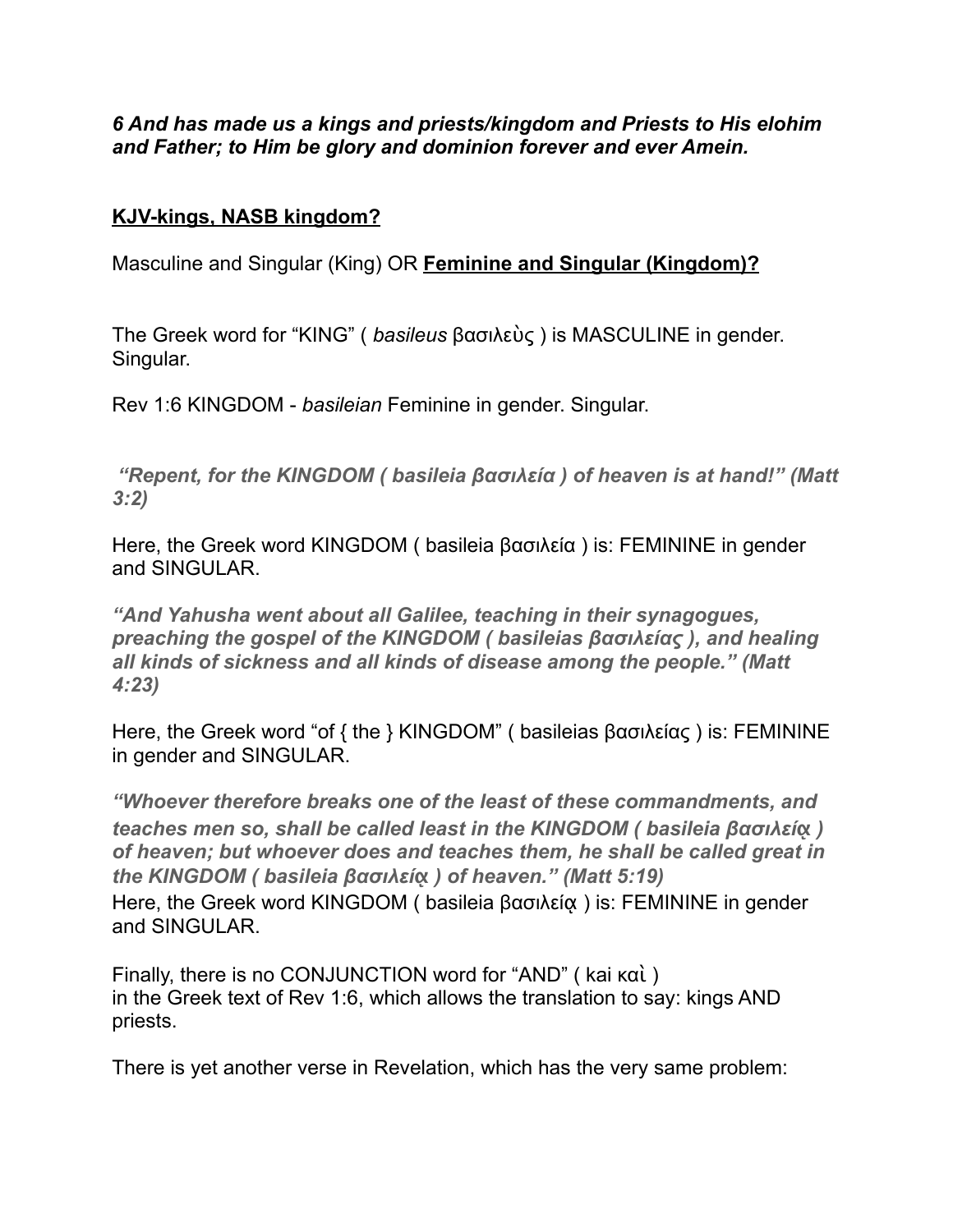*"And have made us KINGS and priests to our ELohim יםִהֹלֱא ; And we shall reign on the earth." (Rev 5:10) NKJV* 

NASB has it correct: *"You have made them to be a KINGDOM and priests to our ELohim יםִהֹלֱא ; and they will reign upon the earth." (Rev 5:10 NASB*

*7 See, He comes with clouds; and every eye shall see Him, and those also who pierced Him: and all tribes 3 of the earth shall wail because of Him. Even so. Amein.* 

*Alpha & Omega:* 

*8 I am the Aleph and Taf, the Beginning and the End, says the Master vuvh, who is, and who was, and who is to come, the Almighty-El Shaddai.* 

*Bere'shiyt.......bara.......'Elohiym...'et...hashamayim...v'et... ha'aretz. In beginning...created.. 'Elohiym...(\*)..the heaven..... and... the earth.* 

Now Hebrews 11: 3 comes into full view where it says *that the worlds were framed by the Word of יהוה.*

*Joh 1:1 In the beginning was the Word, and the Word was with Elohim, and the Word was Elohim. 2 The same was in the beginning with Elohim. 3 All things were made by him; and without him was not any thing made that was made.* What Word? The Aleph-Tav, that's what!

*Joh 1:14 And the Word was made flesh, and dwelt among us, (and we beheld his glory, the glory as of the only begotten of the Father,) full of grace and truth.* 

*They shall look on him Aleph Tav whom they pierce. (Zechariah 12:10)* 

*Exo 12:27 That ye shall say, It is the sacrifice of the YHWH's passover, who passed over the houses of the children of Israel in Egypt, when he smote Aleph Tav- the Egyptians, Aleph Tav- and delivered our houses. And the people bowed the head and worshipped."* 

V. 8 often translated as *"the Almighty"* is the Gk word *"pantokrat*ō*r"* which has it's Hebrew equivalent *"Shaddai"* and is rendered *"יהוה Sebaoth"* in the LXX.

*9 I Yochanan, who also am your Yisraelite brother, and friend in tribulation, and in the kingdom and endurance of gauvh ha Moshiach, was on the island that is called Patmos, for the word of vuvh, and for the testimony of*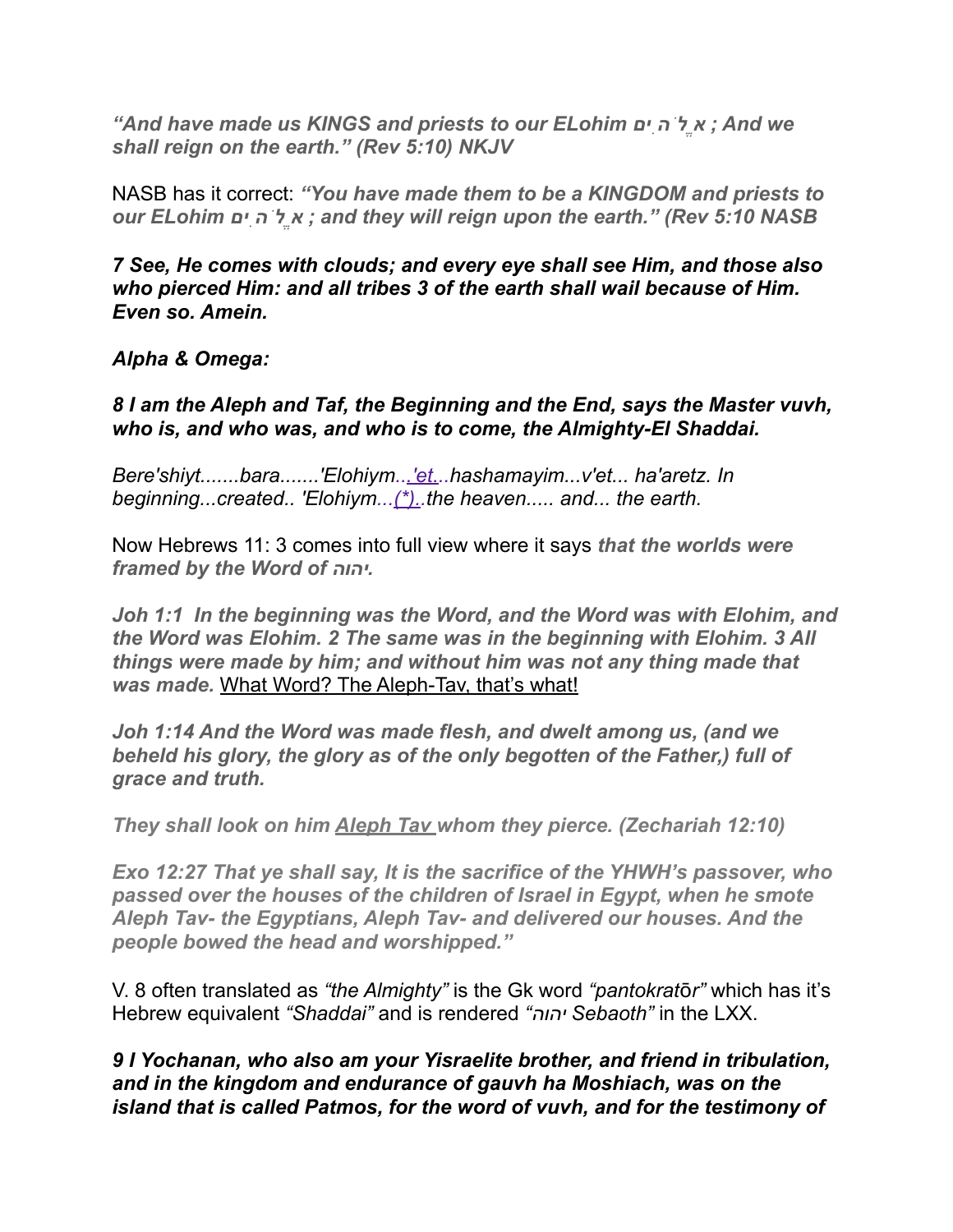#### *gauvh ha Moshiach.*

#### *SUNDAY:*

#### *10 I was in the Spirit on the Day of יהוה and heard behind me a great voice as of a shofar.*

The Lords day was the day commemorating Caesar worship, those that didn't worship Caesar were considered atheist and the punishment for this was death during the time of Emperor Domitian.

John was exiled had endured tribulation for his testimony of Yahusha because under Domitian's rule once a year everyone in the empire had to appear before the magistrates in order to burn a pinch of incense the godhead Caesar and to say, "Caesar is Lord" and to refuse to say "Caesar is Lord" was treason.

Why did he write "the Lord's day" instead of "the Day of the Lord"?

 In the Septuagint, the Hebrew *yom YHWH,* was rendered by the Greek expression hemera kurios ("day of the Lord"), but John rearranges the words and uses a different form,"the Lord's day".

*11 Saying, I am Aleph and Taf, the First and the Last: and, What you see, write in a scroll, and send it to the seven Yisraelite congregations which are in Asia; to Ephesos, and to Smyrna, and to Beth Togarmah, and to Thyatira, and to Sardis, and to Philadelphia, and to Laodikeia.* 

*12 And I turned to see the voice that spoke with me. And when I turned, I saw seven golden menorot; 6 13 And in the midst of the seven menorot one like the Ben Ahdahm, clothed with an ephod down to the feet, and wrapped around the chest with a golden girdle. 14 His head and His hairs were white like wool, as white as snow; and His eyes were as a flame of fire; 15 And His feet like fine brass, as if they burned in a furnace; and His voice as the sound of many streams of mayim.* 

*16 And He had in His right hand seven stars: and out of His mouth went a sharp two-edged sword: and His face was as the sun shining in strength.17 And when I saw Him, I fell at His feet as dead. And He laid His right hand upon me, saying to me, Fear not; I am the First and the Last:*